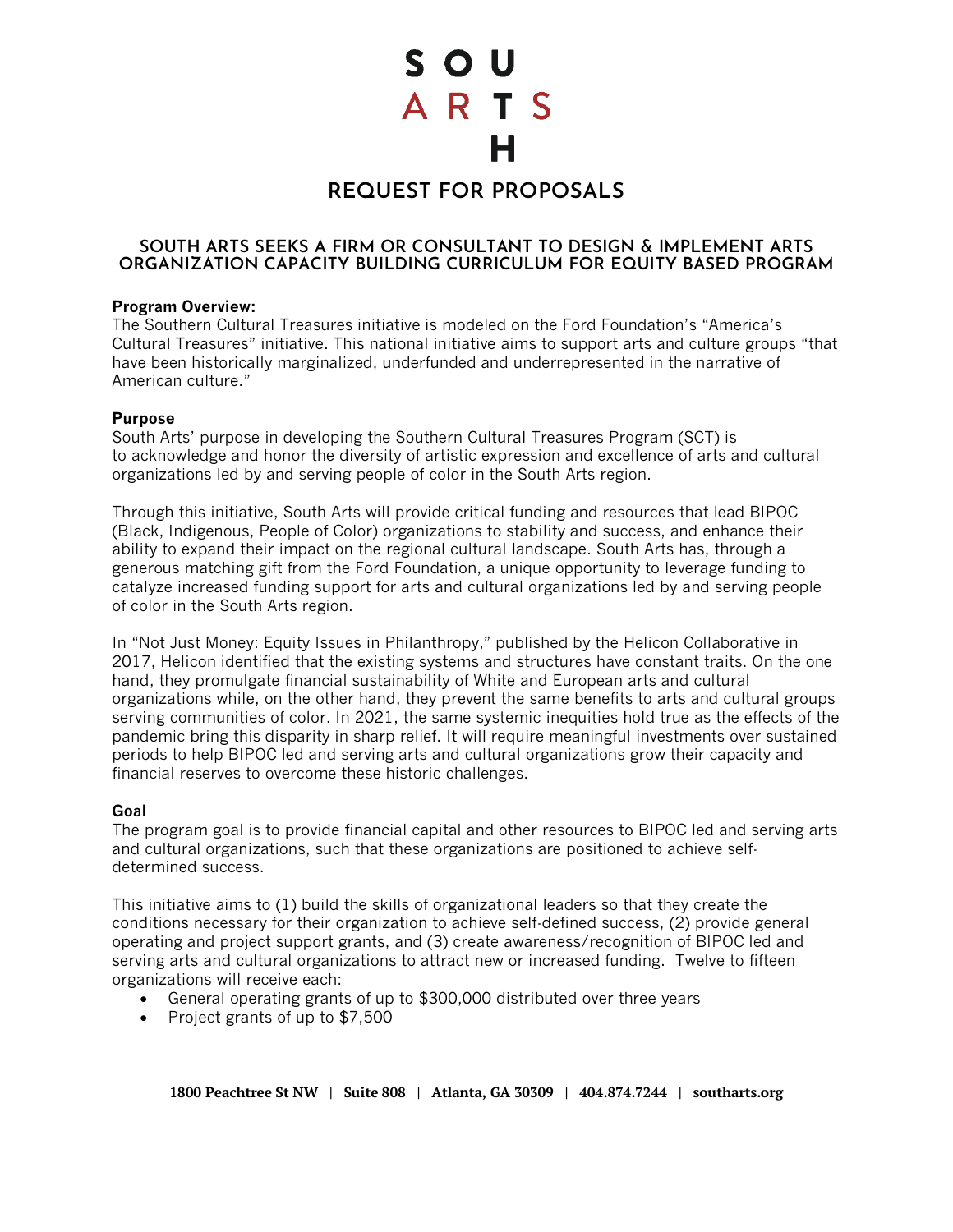- Support to achieve stabilization and growth, and
- Networking, cohort building, and knowledge sharing

# **Program Timeframe (Tentative):**

## **2022-2023**

- Spring/Summer 2022 Organization onboarding, agreement on approach to assessment, evaluation
- Summer/Fall 2022 Hold one-on-one conversations with each organization for organizational assessment. Convene virtually to discuss expectations and aspirations,
- Winter/Spring 2023 Convene virtually for first learning experience
- Summer 2023 Convene virtually for second learning experience. Engage one-on-one consulting
- Fall/Winter 2023 Convene *in-person* for third learning experience. Engage one-on-one consulting. Conduct assessment/evaluation/check-in

## **2023-2024**

- Fall/Winter 2023 Convene virtually for fourth learning experience. Engage one-on-one consulting
- Winter/Spring 2024 Convene virtually for fifth learning experience. Conduct assessment/evaluation/check-in
- Summer 2024 Convene virtually for sixth learning experience. Engage one-on-one consulting
- Fall/Winter 2024 Convene *in-person* for seventh learning experience. Engage one-on-one consulting. Conduct assessment/evaluation/check-in

## **2024-2025**

- Fall/Winter 2024 Convene virtually for eighth learning experience. Engage one-on-one consulting
- Winter/Spring 2025 Convene virtually for final learning experience. Conduct assessment/evaluation/check-in

## **Program Outcomes:**

South Arts anticipates that after three years, the sixteen participating organizations will be better resourced for long term stability and self-defined success, as well as enhance their ability to expand their impact on the regional cultural landscape.

## **Consultant Scope of Work:**

In our effort to assist sixteen organizations achieve **self-determined success**, we are seeking a qualified consultant/firm to **design** and **implement an arts organization cohort learning curriculum** based on the program's goals and outcomes. The curriculum, or learning experiences, will need to be responsive to the needs of the cohort, which represents a diverse group of cultural organizations (geography, urban/rural, audiences served, budget size, etc.). As part of the Southern Cultural Treasure Cohort's professional development journey with South Arts, we are seeking a consultant/firm that will: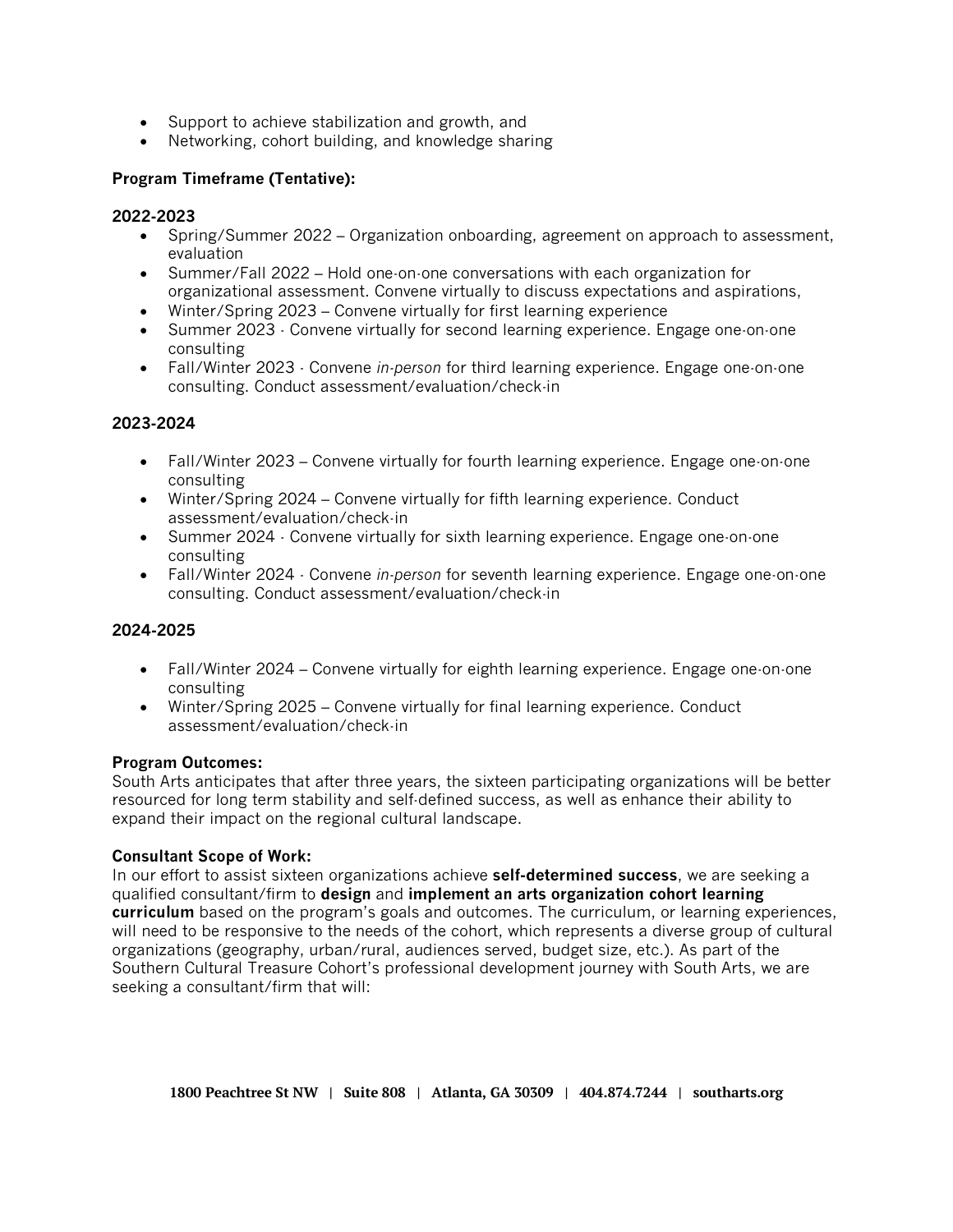- Analyze initial survey feedback to gauge the learning needs/wants of the cohort.
- Gather feedback from cohort to support the design elements of learning experiences: workshops, facilitated discussions, peer knowledge exchange, etc.
- Identify and manage additional faculty, workshop facilitators, or speakers.
- Oversee the learning experiences includes, but not limited to, scheduling, cohort communications, and follow-up.
- Develop curriculum design, methodology and evaluation metrics, and conduct follow-up work (as needed).
- Develop a formative process or feedback loops for agile learning experiences
- Submit an interim written report and final written report, each with summative evaluation metrics of learning objectives.

#### All work products shall require the approval of South Arts. **Evaluation will be carried out August/September 2022 – March 2025, with a written report due by April 30, 2025.**

## **Proposals:**

No specific format is required for a proposal. Proposals should include the following:

- Your proposed approach to developing professional development curriculum for adult learners.
- Your relevant experience with BIPOC led and serving arts and cultural organizations
- Examples of experience that clearly respond to the program needs and goals.
- Any further information that would help South Arts understand your perspective/philosophy on diversity and equity of funding of BIPOC led and serving arts and cultural organizations, work with BIPOC led and serving arts and cultural organizations, and/or experience with the arts.
- Your proposed fee/budget (exclusive of all expenses such as the travel expenses for three one-day, in-person meetings in the South Arts region-South Arts will reimburse for travel expenses), up to \$15,000.
- Your proposed timeline, either agreement to the above-described timeline or an alternative proposal
- Resume'/CV
- Three references

Please send any questions or submissions to Jessyca Holland, Director, Organization and Community Initiatives, at [jholland@southarts.org](mailto:jholland@southarts.org) by **11:59 p.m. ET on June 30, 2022.** *Please note: an earlier version of this RFP had an incorrect email address, and we apologize for any confusion or difficulties that may have caused.*

South Arts is an Equal Opportunity Employer.

## **About South Arts:**

South Arts is a nonprofit regional arts organization. Our mission: advancing Southern vitality through the arts. South Arts was founded in 1975 to build on the South's unique heritage and enhance the public value of the arts. Our work responds to the arts environment and cultural trends with a regional perspective. South Arts offers an annual portfolio of activities designed to support the success of artists and arts providers in the South, address the needs of Southern communities through impactful arts